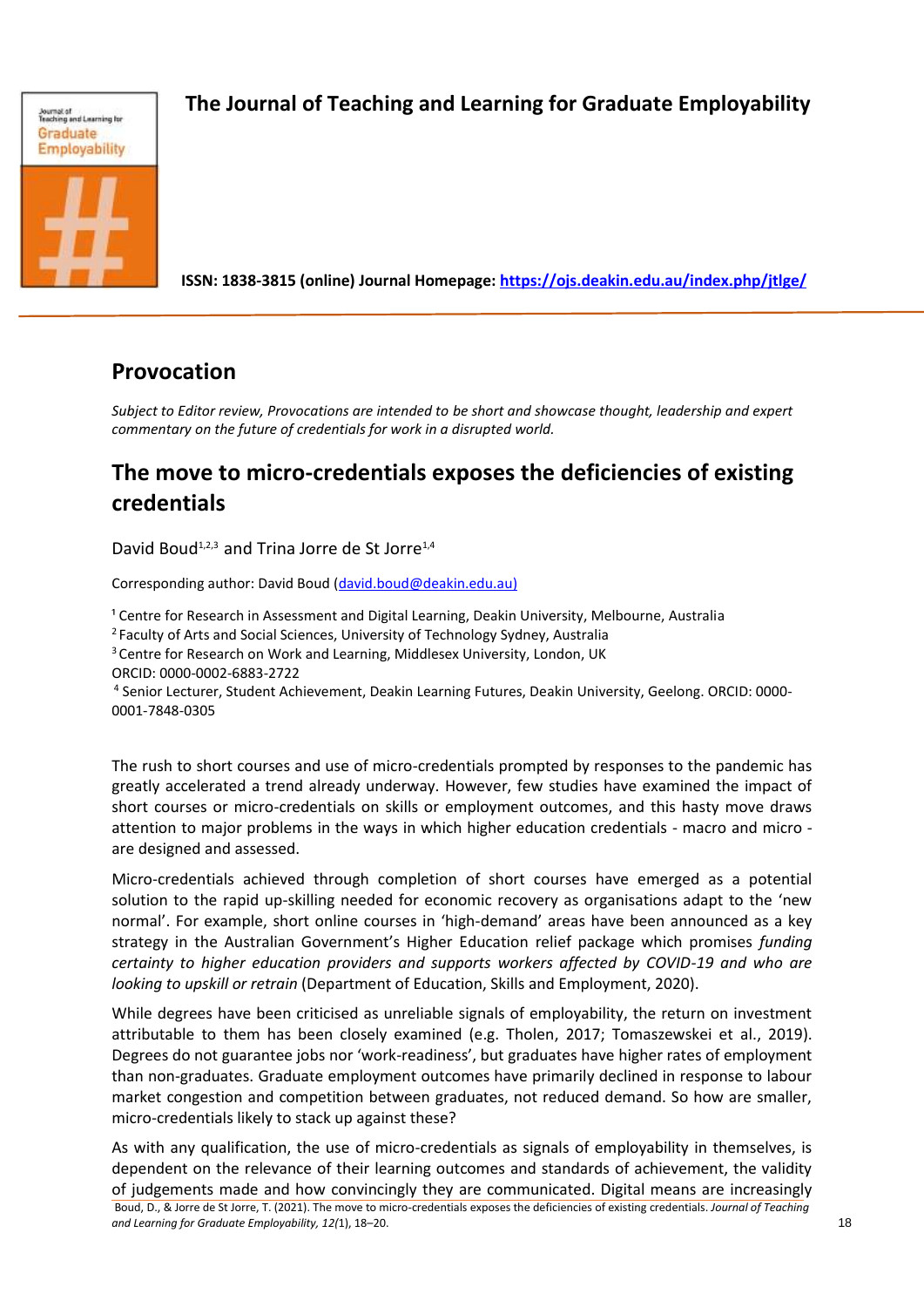being used to verify achievement of micro-credentials, which by design, focus on a limited set of learning outcomes. These features can enable more transparent communication of specific standards of achievement (Jorre de St Jorre, 2020). However, in reality digital credentials can be conferred by anyone for anything and few credentials - macro or micro - offer sufficient granularity to inform recruitment decisions.

The Australian Higher Education Standards Framework (Commonwealth of Australia, 2015) requires that all accredited courses must be described in terms of learning outcomes, and institutions responsible for conferring credentials must assure that appropriate standards of achievement are met. However, if we take a typical unit (i.e. subject) from most degrees, it has multiple learning outcomes which may or may not be well mapped against degree level learning outcomes.

The unit is typically assessed and represented by a single mark or grade (often a weighted average of multiple assessment tasks). Grades are generally not calculated or recorded for each learning outcome and even if they are, they do not necessarily indicate that all learning outcomes are achieved at a threshold level of performance. Intrinsically, such an aggregate grade cannot indicate what a student has achieved, because a grade in itself cannot represent an explicit standard.

Micro-credentials are being promoted as potentially cheaper and more flexible opportunities for learners to gain macro-credentials. For example, some micro-credentials can be mixed and matched with conventional course units so that a qualification is constructed from a hybrid of the two modes of study. However, assembling micro-credentials in ways that assure or complement the achievement of learning outcomes associated with larger programs, requires soundness of the broader credential to which they become part or are stacked upon, and this is where the gross inadequacy of existing credentials and the ways in which they are structured becomes apparent.

Micro-credentials cannot be simply added into the mix. If assessment of current course units does not enable a determination that learning outcomes have been met, how will anyone know if the mixture of micro-credentials and normal course units adds up to meeting the requirement for a qualification when the learning outcomes of all parts cannot be assured?

If existing course units do not assure learning outcomes then they cannot become micro-credentials because they do not meet the minimum requirements of adequacy. The increasingly common repackaging of existing units into micro-credentials must be regarded with suspicion.

### **What can be done about this problem?**

Firstly, we need to refrain from creating micro-credentials simply through unbundling existing credentials, until these are reformed to be transparent in meeting the minimum standards of achievement required, for each designated outcome. Without this, flaws associated with macrocredentials will inadvertently undermine micro-credentials. Learning outcomes need to be individually judged and reported on to enable inferences to be made about what learners are capable of doing.

Secondly, the relationship between each micro-credential and the program they are intended to fit into should be mapped and communicated to show how they build overall capability. Whether or not micro-credentials fit within existing (reformed) credentials or new coherent programs, the relationships between the part and the whole needs to be clearly articulated to inform enrolment decisions and judgement of progression towards completion of the program they are nested within.

Thirdly, where micro-credentials are mapped against larger programs we need agreement on procedures through which micro-credentials can be assembled. This will involve some degree of standardisation of the quantum of achievement per micro-credential, which may vary by level of qualification. Each micro-credential should be accompanied by a map which shows pathways into one or more recognised qualifications in, say, the Australian Qualifications Framework. Of course, any particular micro-credential may be placed within multiple qualifications, but a demonstration of